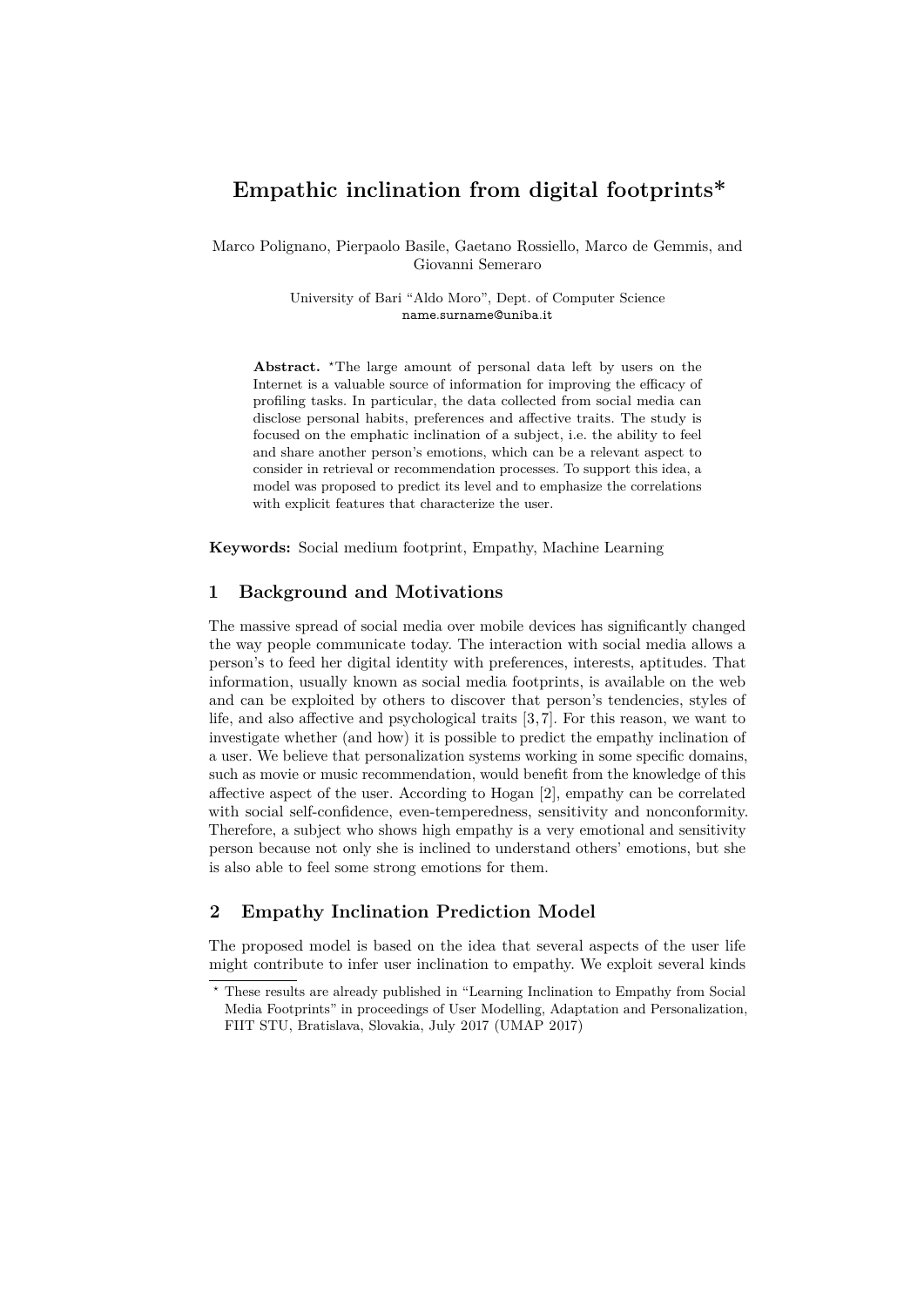#### 2 Marco Polignano et al.

<span id="page-1-0"></span>of features, as sketched in Fig[.1,](#page-1-0) to predict an empathy score by different linear regression models.



**Fig. 1.** Empathy prediction model

Each user  $U_i$  is represented as the concatenation of five features vectors. Each vector captures a particular aspect of the user profile. User's preferences are obtained by analyzing her likes grouped by topics over social media and they include likes over pages, artists, movies and many other topics of interest. The representation used is the SVD [\[5\]](#page-3-3) for the representation through relevant combinations of *concepts* and LDA [\[1\]](#page-3-4) for a combination of *descriptive topics*. The posts are analyzed by a pipeline performing basic NLP operations (we adopted TweetNLP as tokenizer: <http://www.cs.cmu.edu/~ark/TweetNLP/>), as well as operations for annotating emoticon and for removing character repetitions longer than two inside words. In order to capture the semantics behind the words, we use the word2vec algorithm [\[6\]](#page-3-5) over all the textual posts in the collection for learning 200-dimension vectors, by considering only words that occur at least 10 times and 10 epochs of learning. Moreover, we divide the whole vocabulary of word2vec vectors into clusters, which should represent topics of discussion.

#### **3 Experimental Session**

The aim of the experiment is to predict the user's empathy by exploiting information explicitly available on her Facebook profile, as well as implicit information that can be inferred, as explained in Sec. [2.](#page-0-1) Moreover, we want to identify which groups of features are more important for obtaining an accurate prediction, by discovering relevant correlations among empathy and user's features.

More precisely, we formulated the following research questions:

- **– RQ1.** Is it possible to predict empathy from social media footprints?
- **– RQ2.** What are the most important features to consider for improving the prediction accuracy?

The dataset used in the experiment, proposed by Kosinski [\[4\]](#page-3-6), contains information about 4 millions of Facebook users. Data are collected using the *"myPersonality"* Facebook application. We removed those users who have not terminated the questionnaire or who were not linkable to other data (Demographic, Personality Traits, Activity, Status), after this step, the dataset is composed by 903 users, 178*,* 766 status updates. The range of the empathy value is 0-80. We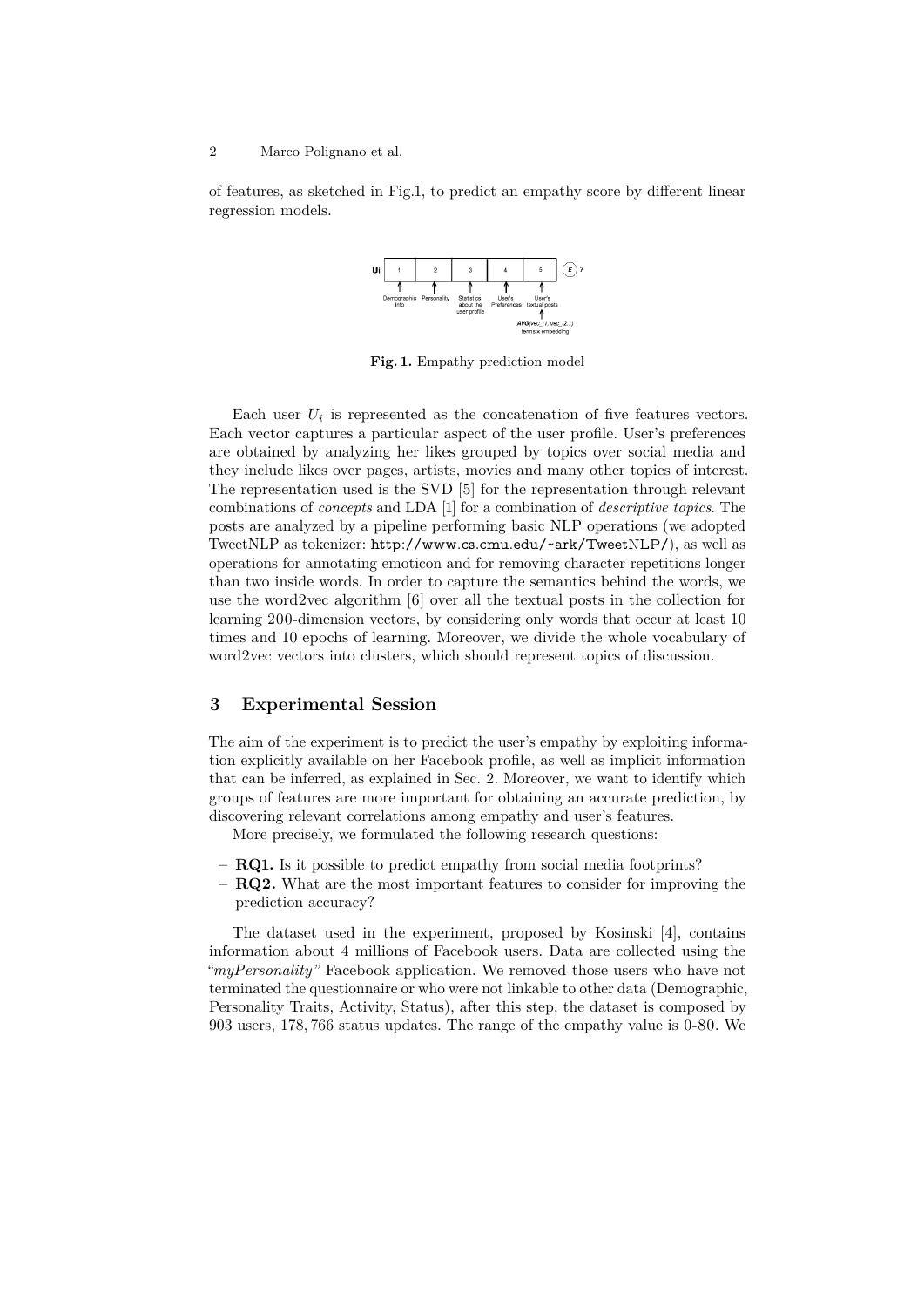exploit three different regression algorithms: 1) *Linear Regression (Lr)*, 2) *Simple Regression ()* , 3) different configurations of kernel of the *SVM Regression* with  $SMO$  algorithm  $(SMO)$ . For the  $SMO$  we used the polynomial kernel  $(SMO_{poly})$  and the Radial Basis Function (RBF) kernel  $(SMO_{rbf})$ , by varying the  $c$  parameter from 1 to 8. We propose two simple baselines in order to compare the proposed approach with alternative options. The former always predicts the most frequent value in the dataset *(Majority, Value Predicted= 8, MAE= 7.4784, RMSE= 10.8258 )*, while the latter computes the empathy score as the simple average of EQS observed in the dataset *(Avg EQS, Value Predicted= 13.9169, MAE= 6.8457, RMSE= 9.0757)*. As for the evaluation metrics, we adopted the Root Mean Square Error (RMSE) and the Mean Absolute Error (MAE).The evaluation protocol was 10 folds cross validation.

## **4 Discussion of Results**

We execute a first experiment by running  $Lr$ ,  $Sr$ , and  $SMO$  by using all the features of the dataset (1088 features in total). We compared the results in Tab. [1](#page-2-0) with our baselines observing that using  $SMO$  with a polynomial kernel is not a good choice, having a large number of features. On the contrary,  $SMO$ with an *RBF* kernel is able to overcome both the baselines by setting  $c = 1$  $(MAE = 5.9101, RMSE = 8.2341)$ . These results allow us to answer positively to **RQ1**. Interesting results are obtained by  $Sr$ . MAE and RMSE are better than the baselines, despite this algorithm creates a regression function considering only the feature with higher variance in the dataset. Due to these findings, we decided to perform feature selection. We exploit the correlation-based feature subset

|                              |  | All Features                  |                                                                                               | <i>Filtered Features</i> |                                     |
|------------------------------|--|-------------------------------|-----------------------------------------------------------------------------------------------|--------------------------|-------------------------------------|
| Approach c MAE RMSE MAE RMSE |  |                               |                                                                                               |                          |                                     |
| $ SMO_{poly}$                |  |                               |                                                                                               |                          | $1 12.7137 19.1565 $ 5.714   7.8407 |
| $\overline{SMO}_{rbf}$       |  | 25.9543                       | $ 8.2432 $ $ 5.6673 7.8631 $                                                                  |                          |                                     |
| $\boxed{SMO_{rbf}}$          |  | 86.539                        | $\begin{array}{ c c c c c c c c } \hline 8.7748 & 5.686 & \textbf{7.8236} \hline \end{array}$ |                          |                                     |
| Lr                           |  | 22.7929 34.4679 5.7854 7.7269 |                                                                                               |                          |                                     |
| Sr                           |  | 6.1045                        | 8.233                                                                                         | 6.1045                   | 8.233                               |

<span id="page-2-0"></span>**Table 1.** Relevant results of empathy level prediction

selection for finding the set of "most informative" features for the prediction task. The selected features are those with high correlation with the prediction class and low correlation among them. We obtained a set of 37 features. The best result in term of MAE (5.6673) is obtained by the  $SMO_{rbf}$ , with  $c = 2$ . This configuration does not provide the best RMSE (7.8236) that it is achieved by  $SMO_{rbf}$  with  $c = 8$ . For the  $SMO_{poly}$  configuration, the best result for both MAE and RMSE is obtained with  $c = 1$  (5.714, 7.8407). It is interesting to note that results obtained by exploiting only selected features are better than both the baselines